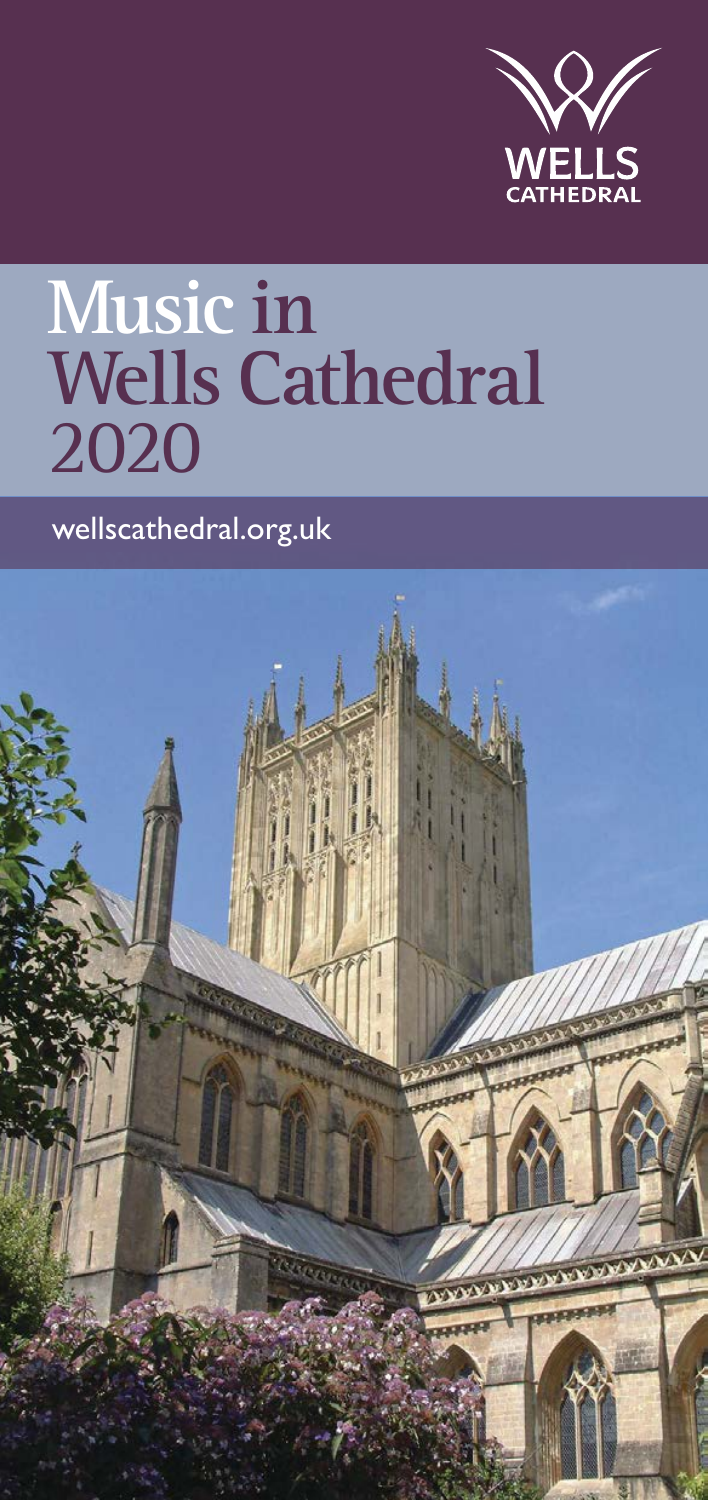**Music inWellsCathedral 2020**

### Thursday 9 January 1.05 – 1.40pm (in the Quire) **LUNCHTIME ORGAN RECITAL David Davies** (Buckfast Abbey)

Admission: **free** *Retiring collection in aid of Wells Cathedral Music*

## Friday 17 January 7.00pm **PROMENADE CONCERT TALLIS VOICES – LIGHT OF THE WORLD**

**Peter Leech** (conductor)

A beautiful programme of unaccompanied choral music from the renaissance and early baroque periods, celebrating the feast of Candlemas

Tickets: **£10.00; available from Wells Cathedral Box Office, at the door, or by post from Dr Chris Lovell, Green Farm Cottage, The Green, Farmborough, Bath, BA2 0BA, enclosing a stamped addressed envelope** 

*All proceeds in aid of the Wells Cathedral Chorister Trust (wcct.co.uk)*

## Tuesday 21 January 7.00pm **PROMENADE CONCERT WELLS CATHEDRAL SCHOOL**

The brass and percussion department takes over the Cathedral for what is always a highlight in the calendar. The full range of instruments will be featured, showcasing specialist brass and percussion musicians alongside colleagues from the woodwind department. The concert climaxes with Elgar Howarth's orchestration of Mussorgsky's thrilling *Great Gate of Kiev* from *Pictures at an Exhibition* Tickets: **£10.00; available from Wells Cathedral Box Office, and at the door** *In aid of Wells Cathedral Music*

## Wednesday 22 January 7.00pm **PROMENADE CONCERT WELLS CATHEDRAL SCHOOL**

Wells Cathedral School woodwind musicians, together with selected guests from across the whole music department, present their annual promenade concert of sound and light in the spectacular setting of Wells Cathedral. This year the programme will feature an ambitious performance of Fasch's *Royal Fireworks Music* for nine each of oboes, natural trumpets, and bassoons, plus three sets of timpani

Tickets: **£10.00; available from Wells Cathedral Box Office, and at the door** *In aid of Wells Cathedral Music*

## Thursday 23 January 7.00pm **PROMENADE CONCERT MESSIAEN'S LA NATIVITÉ DU SEIGNEUR**

**Jeremy Cole** (Director of Music) and Prebendary **Elsa van der Zee** (reader) give the annual performance of Olivier Messiaen's *La Nativité du Seigneur* (*The Birth of our Lord*)

Admisson: **free** *Retiring collection in aid of Wells Cathedral Music*

## Friday 24 January 7.00pm **PROMENADE CONCERT OPUS ANGLICANUM**

Opus Anglicanum return to Wells to present their much-loved feast of Candlemas chant, performed in the magical candlelit setting of the chair-free Nave – but with a difference. Improviser extraordinaire **Jason Rebello**, at the grand piano, weaves a unique and spontaneous spell around the ancient chants. Sold out last year, now on tour!

Tickets: **£20.00; available from opusanglicanum.org,Wells Cathedral Box Office, and at the door**

## makim

Ņ WELLS

陾 WELLS MISI



 $\mathbb{W}$ WELLS





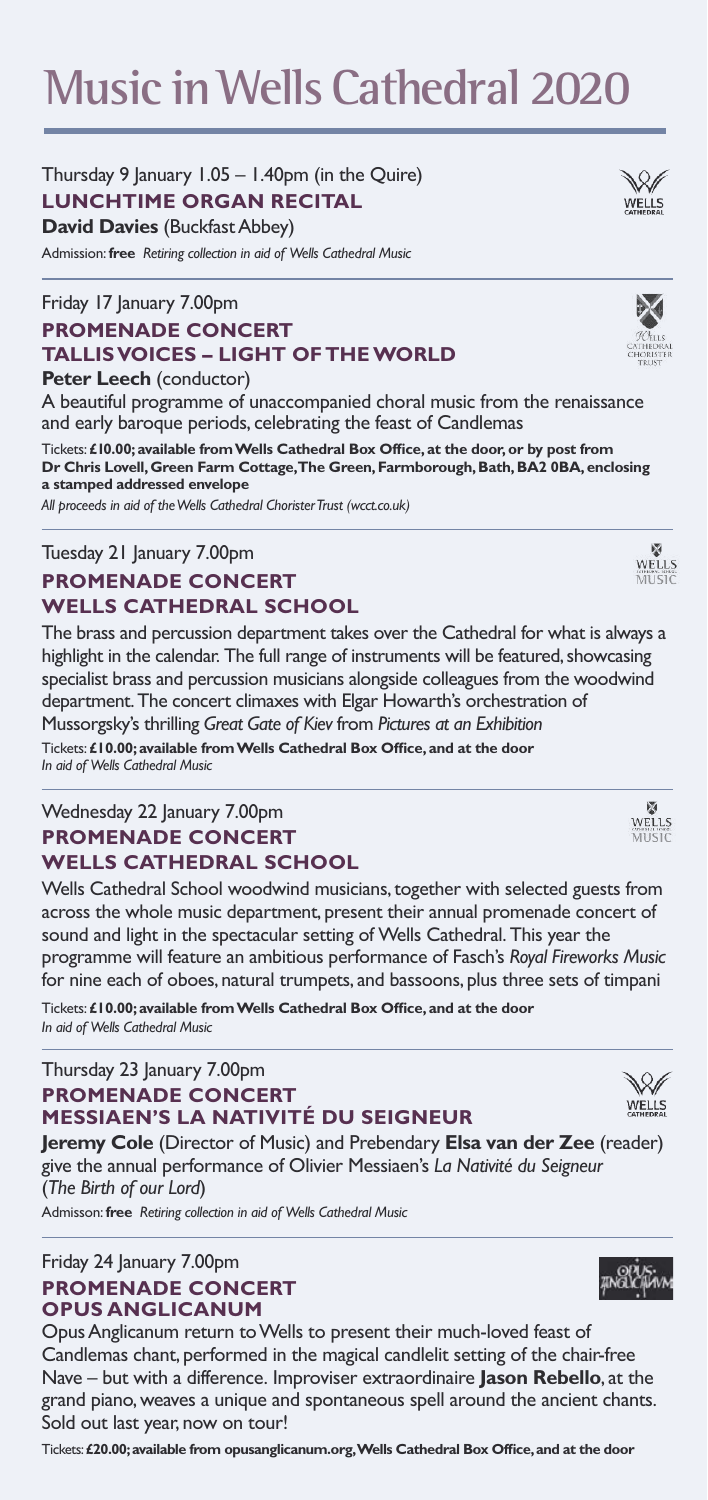#### Thursday 30 January 7.00pm **PROMENADE CONCERT – SOUNDS ANTIPHONAL**

The **Vicars Choral** and **Schola Cantorum** of Wells Cathedral perform beautiful antiphonal choral music in the hidden spaces of Wells Cathedral, taking advantage of the glorious sound-world of the Cathedral's ancient architecture

Tickets: **£15.00; available from Wells Cathedral Box Office, and at the door** *Proceeds from this concert will go towards the work and mission of Wells Cathedral*

## Saturday 1 February 1.05pm (in the Lady Chapel) **WELLS CATHEDRAL CHORISTER TRUST FUNDRAISING CONCERT: BRITTEN – A CEREMONY OF CAROLS**

**The Boy and Girl Choristers of Wells Cathedral Choir**, **Ruth Faber** (harp), **Jeremy Cole** (conductor)

The choristers of Wells Cathedral Choir perform Benjamin Britten's *A Ceremony of Carols* in a fundraising concert for Wells Cathedral Chorister Trust Admisson: **free** *Retiring collection in aid of Wells Cathedral Chorister Trust*

## Thursday 13 February 1.05pm (in the Quire) **THE TRIO SONATAS OF J.S. BACH – PART 1**

**James Gough** (Temporary Assistant Organist, Wells Cathedral)

A complete performance, over two recitals, of J.S. Bach's sublime and intricate *Trio Sonatas*

Admisson: **free** *Retiring collection in aid of Wells Cathedral Music*

## Tuesday 10 March 7.30pm **MILLFIELD FESTIVAL CHORUS ROSSINI: PETITE MESSE SOLENNELLE**

**Eloise Routledge** (soprano), **Louise Innes** (alto), **William Wallace** (tenor), **Andrew Davies** (bass), **Matthew Cook** (conductor)

For over 25 years, Millfield has performed major choral works in Wells Cathedral, with our School Choir combining with Millfield Chorale, our adult choral society, to form a massed Festival Chorus of 200 singers. This year, the Chorus performs Rossini's remarkable *Petite Messe Solennelle*. Charming yet powerful, this work's majesty is at times more like an opera buffa than a solemn mass. Millfield School looks forward to welcoming you to this thoroughly engaging musical masterpiece Tickets: **free of charge.To reserve, please email Millfield Music School on music@millfieldschool.com**

Thursday 12 March 1.05 – 1.40pm (in the Quire) **LUNCHTIME ORGAN RECITAL**

**Greg Morris** (St Margaret's, Westminster) Admission: **free** *Retiring collection in aid of Wells Cathedral Music*

Thursday 19 March 1.05pm (in the Quire) **THE TRIO SONATAS OF J.S. BACH – PART 2** 

**James Gough** (Temporary Assistant Organist, Wells Cathedral) A complete performance, over two recitals, of J.S. Bach's sublime and intricate *Trio Sonatas*

Admisson: **free** *Retiring collection in aid of Wells Cathedral Music*

## Saturday 28 March 7.00pm **WELLS CATHEDRAL ORATORIO SOCIETY MOZART REQUIEM**

**Wells Cathedral Oratorio Society**, **English Symphony Orchestra**, **Jeremy Cole** (conductor)

Programme to include Haydn's *London Symphony* and *Insanae et vanae curae*, alongside Mozart's monumental *Requiem* 

Tickets: **£12.00 – £28.00; available from Wells Cathedral Box Office and at the door**











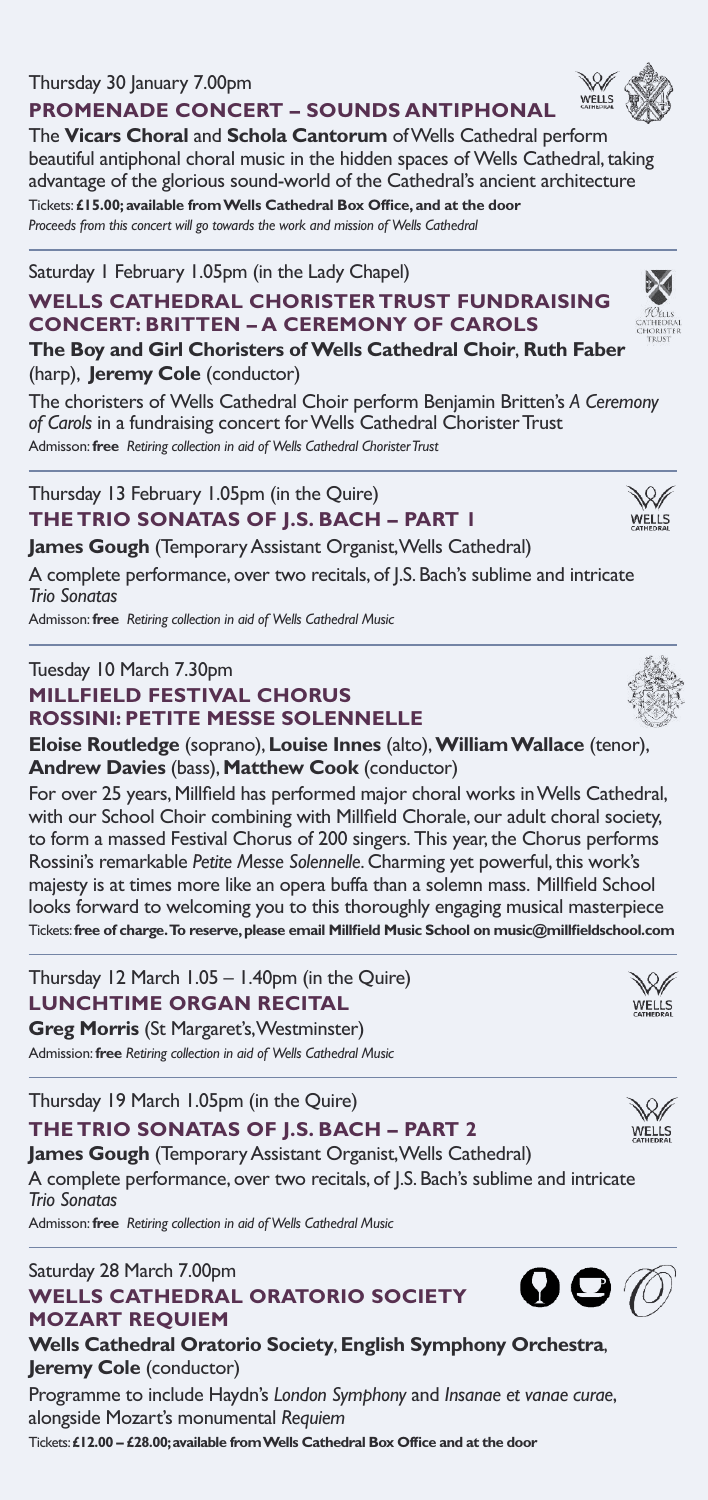## Palm Sunday 5 April 3.00pm **TAKE HIM EARTH FOR CHERISHING A SEQUENCE OF MUSIC & READINGS FOR HOLY WEEK**

**Wells Cathedral Choir**, **Jeremy Cole** (conductor)

A devotional recital of music for Passiontide, including Howells' *Take him earth for cherishing*

Admisson: **free** *Retiring collection in aid of Wells Cathedral Music*

#### Monday 6 April 7.30pm

### **MARCEL DUPRÉ: LE CHEMIN DE LA CROIX**

**Harrison Cole** (Organ Scholar of Trinity College Cambridge, and former Senior Organ Scholar of Wells Cathedral) gives a performance of Dupré's most ambitious organ work – a set of musical illustrations of the fourteen Stations of the Cross Admission: **free** *Retiring collection in aid of Wells Cathedral Music*

Good Friday 10 April 7.30pm **BATH CAMERATA THE GOOD FRIDAY CONCERT Benjamin Goodson** (conductor)

Bath Camerata returns to Wells Cathedral to give its 33rd annual Good Friday concert.This year, Vaughan Williams' moving *Mass in G minor* will form the centrepiece of this exceptional chamber choir's programme, alongside works by Owain Park, Ben Parry, Joanna Marsh, Cheryl Frances Hoad, and Oliver Tarney. This concert is sponsored by William Haley Engineering

Admission: **free** *Retiring collection in aid of Wells Cathedral Music*

Thursday 23 April 1.05 – 1.40pm (in the Quire) **LUNCHTIME ORGAN RECITAL Michał Szostak** (Lichen, Poland) Admission: **free** *Retiring collection in aid of Wells Cathedral Music*

## Friday 1 May 7.30pm (in the Quire) **THE GESUALDO SIX MUSIC OF THE HEAVENLY SPHERES**

World-class vocal ensemble, **The Gesualdo Six**, directed by former Senior Organ Scholar of Wells Cathedral, **Owain Park**, present a programme exploring cross-currents in sacred polyphony.Works by Gombert, Hildegard, Josquin, Byrd, and Donna McKevitt, alongside a fascinating work by Tim Watts which takes its inspiration from the German astronomer, Johannes Kepler

Tickets: **£15.00; available from Wells Cathedral Box Office and at the door** *In aid of Wells Cathedral Chorister Trust (wcct.co.uk)*

### Saturday 2 May Time TBC **WELLS CATHEDRAL ORATORIO SOCIETY COME AND SING DAY WITH JOHN RUTTER**

World-famous composer and conductor, and Patron of Wells Cathedral Oratorio Society, **John Rutter**, leads a *Come and Sing Day* in the Nave of Wells Cathedral. Details to be released nearer the time

Thursday 14 May 1.05 – 1.40pm (in the Quire) **LUNCHTIME ORGAN RECITAL**

**Julian Bewig** (Santo Ángel Custodio, Valencia, Spain) Admission: **free** *Retiring collection in aid of Wells Cathedral Music*

## Saturday 16 May 1.05pm **WELLS CATHEDRAL CHORISTER TRUST FUNDRAISING CONCERT: CAPTAIN NOAH AND HIS FLOATING ZOO**

**The Boy and Girl Choristers of Wells Cathedral** perform Joseph Horovitz's lighthearted oratorio on the Noah story. **David Stevens** (piano), **Jeremy Cole** (conductor)

Admisson: **free** *Retiring collection in aid of Wells Cathedral Chorister Trust (wcct.co.uk)*















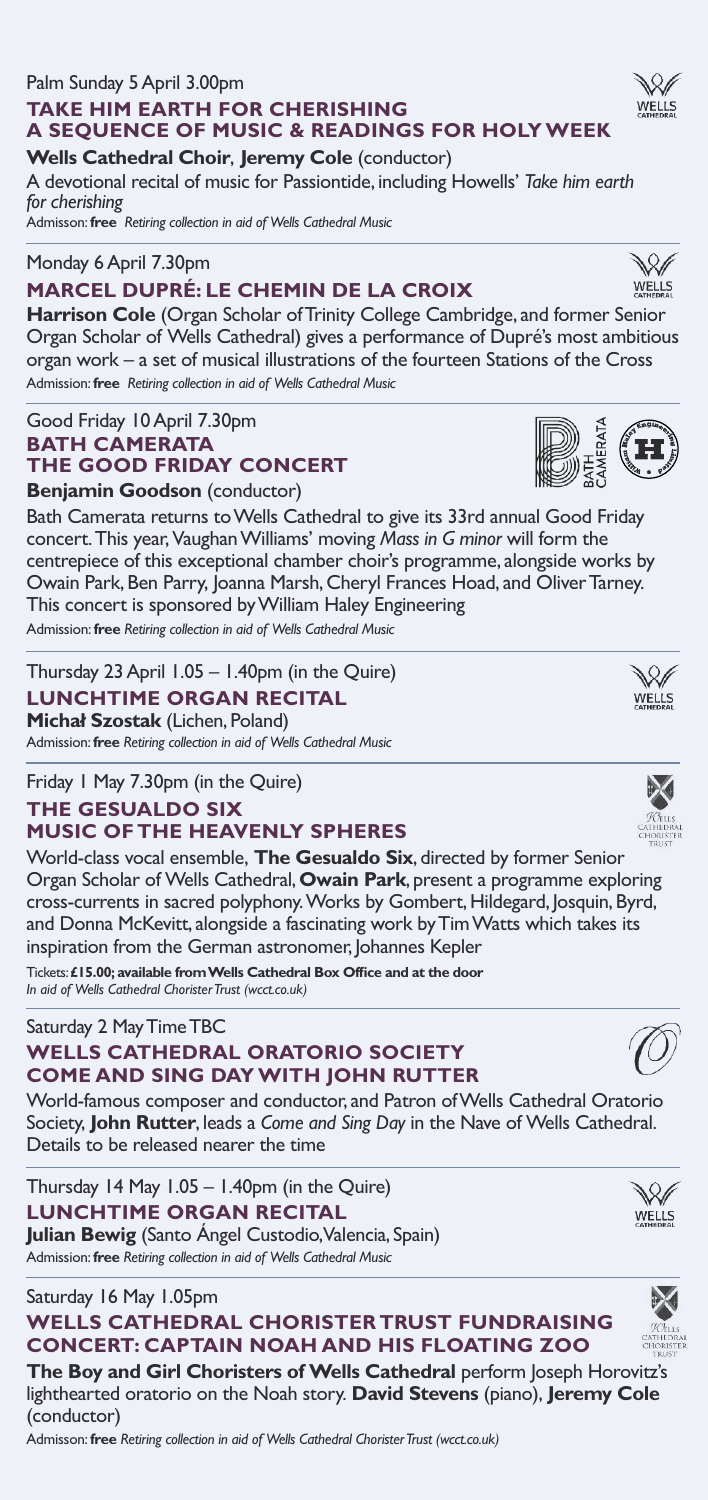Thursday 4 Iune  $1.05 - 1.40$ pm (in the Ouire) **Alexander Hamilton** (Organ Scholar, Westminster Abbey)

Admission: **free** *Retiring collection in aid of Wells Cathedral Music*

Saturday 13 June 7.30pm (in the Camery Garden)

## **SUMMER SOIRÉE MUSICALE**

The **Vicars Choral** and friends invite you to a summer evening of musical entertainment in the beautiful setting of the Camery Garden. Tickets will be released nearer the time, and will include food, drink, and some wonderful music!

Tickets: **TBC**

## Thursday 2 July 7.30pm

## **WELLS CATHEDRAL SCHOOL SYMPHONY ORCHESTRA**

In celebration of a year of inspirational music education, Wells Cathedral School's Symphony Orchestra perform a demanding programme of works under the directorship of visiting conductor, **Chloé van Soeterstède**. Berlioz's *Symphonie Fantastique* will be the central work of the evening's programme. This promises to be an awe-inspiring evening of music-making by talented young musicians

Tickets: **£10.00 – £19.00; available via cedarshall.events or telephone 01749 834483**

Thursday 9 July 1.05 – 1.40pm (in the Quire)

## **LUNCHTIME ORGAN RECITAL**

**Paul Carr** (Birmingham) Admission: **free** *Retiring collection in aid of Wells Cathedral Music*

## Saturday 18 July 7.30pm **WOWFEST CHORUS & ORCHESTRA – ODE TO BEETHOVEN WELLS ORCHESTRAL WEEKEND GALA CONCERT**

Programme to include *Ode to Joy* from Beethoven's Ninth Symphony Admission: **free, donations invited**

## Saturday 25 July 7.00pm **SOMERSET CHAMBER CHOIR MOZART: GREAT MASS IN C MINOR**

**Somerset Chamber Choir**, **Southern Sinfonia**, **Katie Trethewey** (soprano), **Rhiannon Llewellyn** (soprano), **Andrew Henley** (tenor), **Angus McPhee** (Baritone), **Richard Laing** (conductor)

Along with Haydn's *The Representation of Chaos* from *The Creation*, for its popular annual concert, the choir performs two majestic masterpieces; Mozart's 'Great' *Mass in C minor* and Mendelssohn's splendid but often neglected *Psalm 95*. The choir is joined by one of the UK's most distinguished chamber ensembles, **Southern Sinfonia**, and an exceptional line-up of young soloists

Tickets: **£12.00 – £28.00; available from Wells Cathedral Box Office, Taunton Tourist Visitor Centre (01823 340470), somersetchamberchoir.org.uk, and at the door**

Thursday 13 August 1.05 – 1.40pm (in the Quire) **LUNCHTIME ORGAN RECITAL**

**James Kealey** (USA, formerly Senior Organ Scholar, Wells Cathedral) Admission: **free** *Retiring collection in aid of Wells Cathedral Music*

## **LUNCHTIME ORGAN RECITAL**















 $\mathbb{Q}/$ WELLS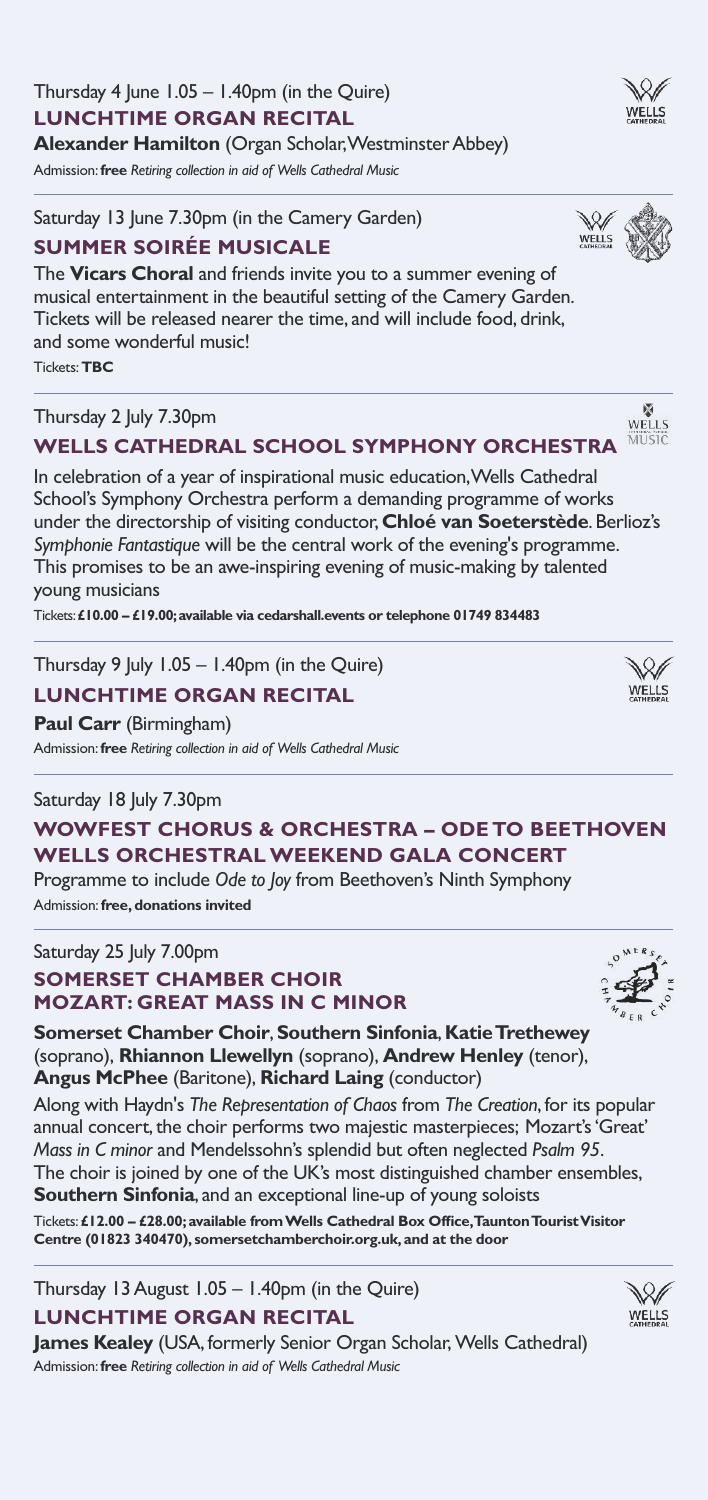## Friday 4 September 7.30pm **THE SIXTEEN – THE CHORAL PILGRIMAGE 2020 THE CALL OF ROME**

### **Harry Christophers** (conductor)

**The Sixteen** present some of the finest music written for the Sistine Chapel, with works by Josquin and Felice Anerio framed by Victoria's powerful *Tenebrae Responsories for Holy Saturday*, and culminating in arguably the most famous choral work of all time, Allegri's *Miserere*

Tickets: **£15.00 – £30.00, with 50% discount for under-35s, students, jobseekers and people living with a disability. Available from Wells Cathedral Box Office, thesixteen.com, 0333 010 2850, and at the door**

## Thursday 10 September 1.05 – 1.40pm (in the Quire) **LUNCHTIME ORGAN RECITAL**

### **Joseph Wicks** (London)

Admission: **free** *Retiring collection in aid of Wells Cathedral Music*

## Friday 2 October 7.30pm

## **ORGAN EXTRAVAGANZA**

A splendid line-up of organists from across the UK, including Wells Cathedral's resident organists, come together to perform some of the most popular organ works of all time; there might also be a few surprises in store!

Tickets: **£15.00; available from Wells Cathedral Box Office, and at the door**  *Proceeds from this concert will go towards the work and mission of Wells Cathedral*

Thursday 8 October 1.05 – 1.40pm (in the Quire) **LUNCHTIME ORGAN RECITAL LOUIS VIERNE 150 CELEBRATION**

**David Stevens** (Sub-Assistant Organist, Wells Cathedral) Admission: **free** *Retiring collection in aid of Wells Cathedral Music*

#### Friday 9 October 1.05pm (in the North Transept) nmw **NEW MUSIC WELLS: LUNCHTIME CONCERT**

Part of *new music wells 80–20*. A concert of music from the last 40 years, given by the **New Music Ensemble** from Wells Cathedral School

Admission: **free** *Retiring collection in aid of Wells Cathedral Music*

### Monday 12 October 7.30pm **ALED JONES IN CONCERT**

Join Aled Jones as he embarks on a UK-wide tour, performing at many of the nation's best-loved cathedrals

Tickets: **£25.00, £30.00, and £35.00 from eventbrite.co.uk**

Friday 23 October 7.30pm (in the Quire)

**'L'IMPATIENCE' – A FEAST OF THE FRENCH BAROQUE**

**Kieran White** (tenor/haute contre), **Stephanie Gurga** (harpsichord), **Kate Conway** (viola da gamba), **Cédric Meyer** (lute/baroque guitar)

International young tenor and a former Wells Head Chorister, **Kieran White**, and his group of European early music instrumentalists invite you to a feast of French baroque music. The 'plat principal' will be Rameau's virtuosic cantata *L'impatience*, written in c.1720 for tenor, obligato viola da gamba, and continuo. The menu will also include numerous 'amuses bouches', including *airs de cour* by Charpentier and Lambert, and instrumental music for lute, harpsichord, and viola da gamba

Tickets: **£15.00; available from Wells Cathedral Box Office and at the door** *In aid of Wells Cathedral Chorister Trust (wcct.co.uk)*









\\X/



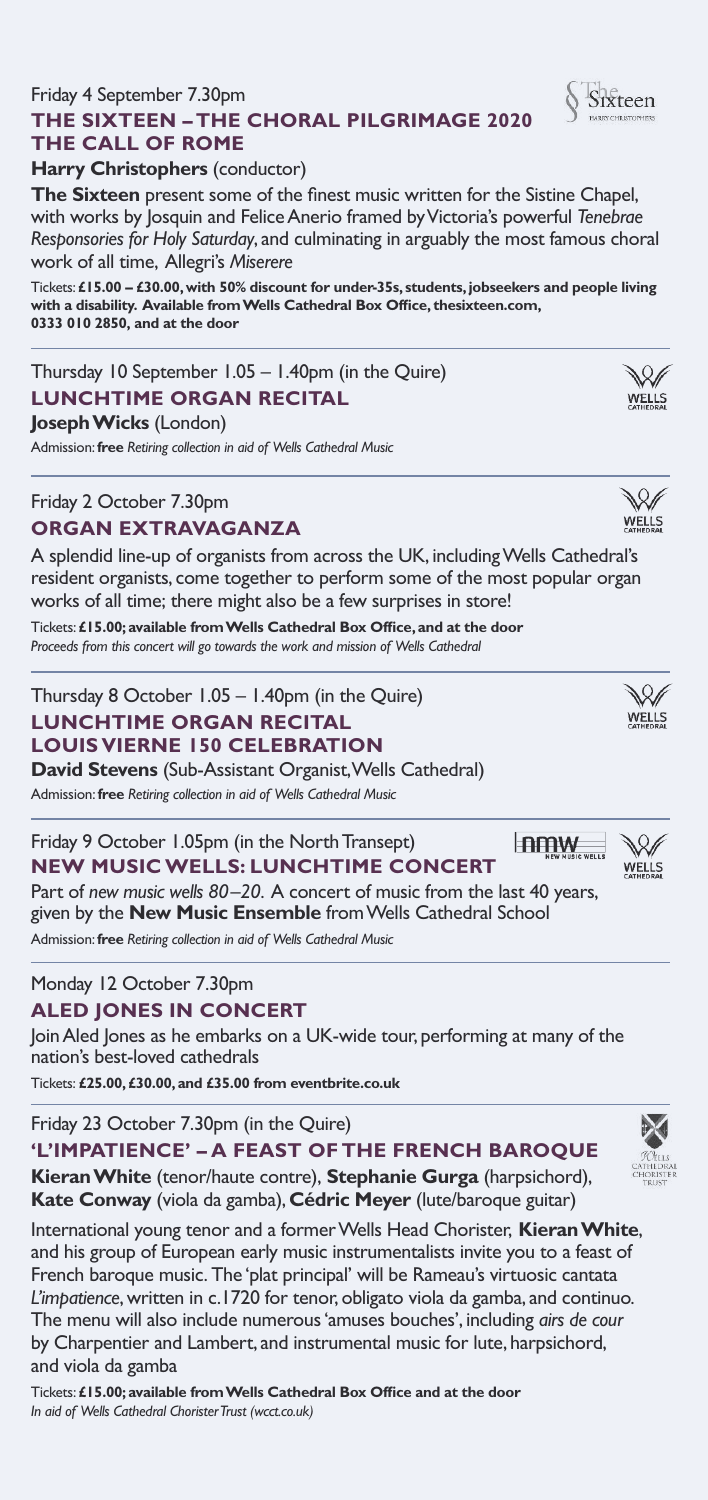Tickets: **TBC; from eventbrite.co.uk**

#### Sunday 8 November 3.00pm **REMEMBRANCE SUNDAY: FAURÉ REQUIEM**

**Wells Cathedral Choir**, **Wells Cathedral School Chamber Choir**, **Wells Cathedral School Instrumentalists**, **Jeremy Cole** (conductor)

The annual act of remembrance at Wells Cathedral, this year featuring Fauré's *Requiem*, within a devotional service

Admission: **free** *Retiring collection in aid of the Poppy Appeal andWells Cathedral Music*

Thursday 12 November 1.05 – 1.40pm (in the Quire) **LUNCHTIME ORGAN RECITAL Organ Students from Wells Cathedral School**

Admission: **free** *Retiring collection in aid of Wells Cathedral Music*

Thursday 12 November 8.00pm

## **VICARS CHORAL COMMEMORATION CONCERT**

A programme of some of the finest music for men's voices, performed by the highly-acclaimed **Vicars Choral of Wells Cathedral Choir**  Tickets: **£15.00; available from Wells Cathedral Box Office and at the door**

Saturday 14 November 7.00pm

## ΩQ **WELLS CATHEDRAL ORATORIO SOCIETY MOZART SOLEMN VESPERS & BEETHOVEN MASS IN C**

In celebration of Beethoven's 250th Anniversary Year, **Wells Cathedral Oratorio Society** performs his *Mass in C*, alongside Mozart's *Solemn Vespers*, with the wonderful **English Chamber Orchestra** and **Jeremy Cole** (conductor)

Tickets: **£12.00 – £28.00; available from Wells Cathedral Box Office and at the door**

Friday 27 November 7.30pm

## **G4 CHRISTMAS**

Experience sumptuous harmonies in an idyllic, festive setting

After sell-out tours for the last three years, G4 return in 2020 with their biggest and best Christmas tour to date! Expect to hear timeless classics such as *When a child is born, Silent night*, and *All I want for Christmas*, as well as delightful medleys to evoke the Christmas spirit

VIP tickets are available, including a pre-show Meet & Greet with G4 at 6.00pm

For wheelchair/access bookings, please email nathan@amickproductions.co.uk Tickets: **g4official.com**

## Saturday 5 December 7.00pm **WELLS CATHEDRAL ORATORIO SOCIETY HANDEL: MESSIAH**

Book early for Handel's greatest Oratorio, in the annual performance from the **Wells Cathedral Oratorio Society** and one of the finest period instrument orchestras, conducted by **Jeremy Cole**

Tickets: **£12.00 – £28.00; available from wcos.org.uk,Wells Cathedral Box Office, and at the door**

## Monday 7 December 7.00pm **SOMERSET MUSIC SOMERSET COUNTY SCHOOLS CELEBRATION**

The annual celebration of music in Somerset Schools, including performances by school choirs and the **Somerset County Youth Orchestra** and **Choir**, as well as a grand finale in which all of the groups will come together to perform

at the end of the programme









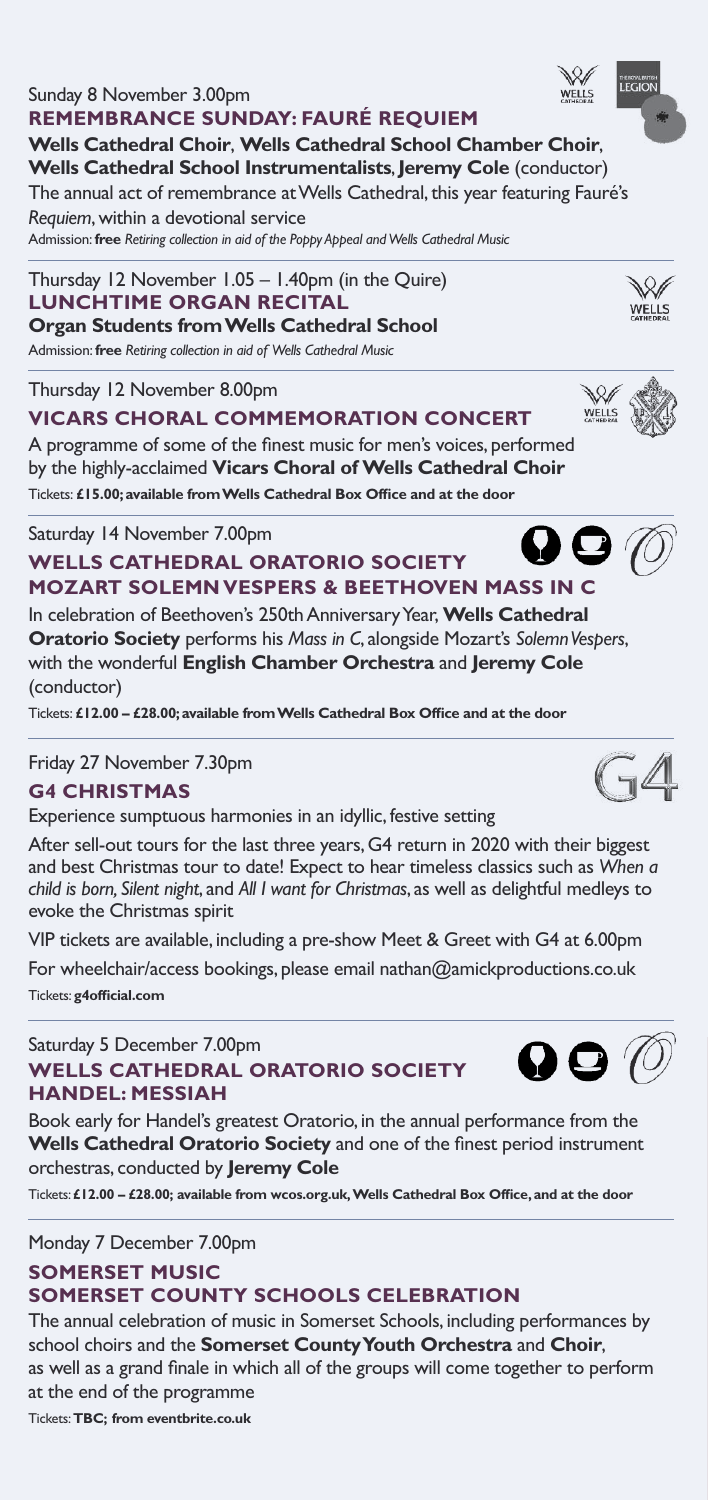## Tuesday 8 and Wednesday 9 December 7.00pm **WELLS CATHEDRAL JUNIOR SCHOOL CHRISTMAS CELEBRATION**

**Jill Edmonds** (musical director), **Neil Johnson** (speech director) Featuring song, speech, and instrumental items Admission: **free** 

Monday 14 December 7.30pm (in the Quire)

## **OPUS ANGLICANUM: MEDIAEVAL CAROLS**

Opus Anglicanum return once again to Wells to present their much-loved feast of mediaeval carols and chant, performed in the magical candlelit spaces in and around the Quire, and interspersed with beautiful readings from the period. Join Opus Anglicanum as they celebrate 30 years of sublime and timeless words and music performed in Wells Cathedral

Tickets: **£20.00; available from opusanglicanum.org, Wells Cathedral Box Office and at the door**

Saturday 19, Sunday 20, and Monday 21 December 7.00pm **CANDLELIGHT CHRISTMAS CONCERTS** 

## **WITH WELLS CATHEDRAL CHOIR**

Early booking is advised for these highly popular concerts in which the Cathedral Choir performs seasonal music interspersed with readings, in the Cathedral, lit by thousands of candles. **Jeremy Cole** (conductor)

Tickets: **£15.00 – £30.00; available from Wells Cathedral Box Office from 1 May and at the door, if not sold out prior to the day; please ask about our Sponsor a Candle scheme (shop@wellscathedral.uk.net)**

*Proceeds from these concerts supportWells Cathedral Choir and the wider work of Wells Cathedral*

Tuesday 22 and Wednesday 23 December 6.00pm **CATHEDRAL CAROL SERVICES** 

Join us for one of Wells Cathedral's Carol Services, previously named by *Classic fm* magazine as the 'Top choice' in the South West. There will be plenty of congregational carols, as well as beautiful singing from the Cathedral Choir, conducted by **Jeremy Cole**, and festive readings. Arrive early as these services

are very popular. Doors open at 5.00pm

Admission: **free** *Retiring collection in aid of Wells Cathedral* 

The information given in this leaflet is correct at time of going to press but alterations may have to be made in exceptional circumstances. For a copy or copies of this leaflet, please send a S.A.E. to: Wells Cathedral Box Office,Wells Cathedral,Wells, Somerset BA5 2PA

Sign up to our newsletter at **wellscathedral.org.uk**

Details of services, concerts, and events can also be found on the Cathedral's website and social media channels at

**@wellscathedral 4 @wellscathedral Wellscathedral** 

**wellscathedral.org.uk** 



WEIS OO





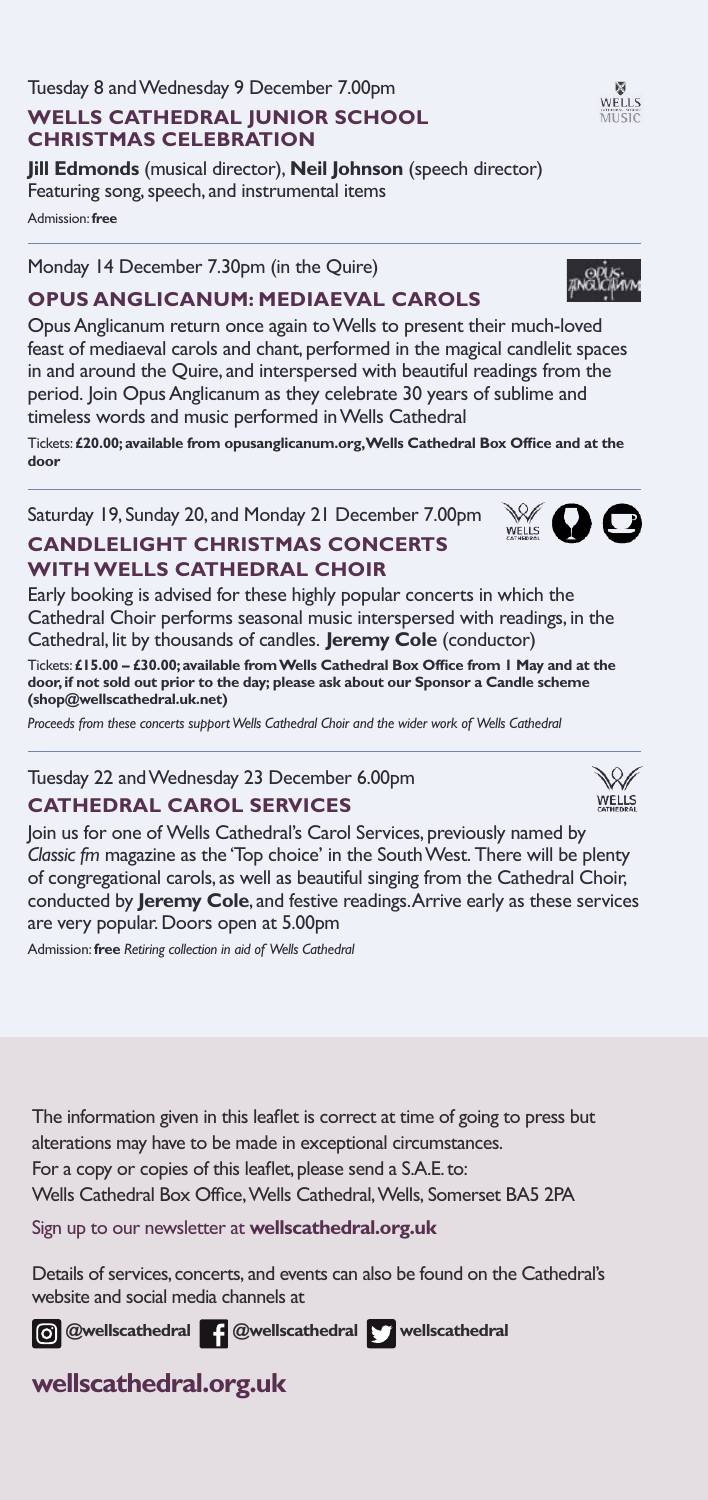## An amazing opportunity for your son or daughter



## **COULD YOUR CHILD BE A CHORISTER IN WELLS CATHEDRAL CHOIR?**

**Gramophone Magazine** 

ALL CHORISTERS ARE EDUCATED AT WELLS CATHEDRAL SCHOOL WHERE SCHOLARSHIPS AND BURSARIES ARE AVAILABLE



For more information, please telephone 01749 834213 or email admissions@wells-cathedral-school.com





The sound of a cathedral choir is one of Britain's glories, especially here in beautiful Wells.

## Wells Cathedral Chorister Trust

has been set up to raise a fund large enough to ensure that no child is denied the life-changing chance to be a chorister. With the support of its Royal Patron, HRH The Countess of Wessex, the Trust is determined that no child with musical talent should miss out on such an opportunity for financial reasons.

If you would like to consider joining our regular donor scheme, Wells Angels, please visit our website or contact the Trust's administrator on 01749 834281 to find out more. You could help to transform the life of a talented child.

> The Trust's website has more information and provides an opportunity to make a donation. Please visit it as soon as you can:

> > www.wcct.co.uk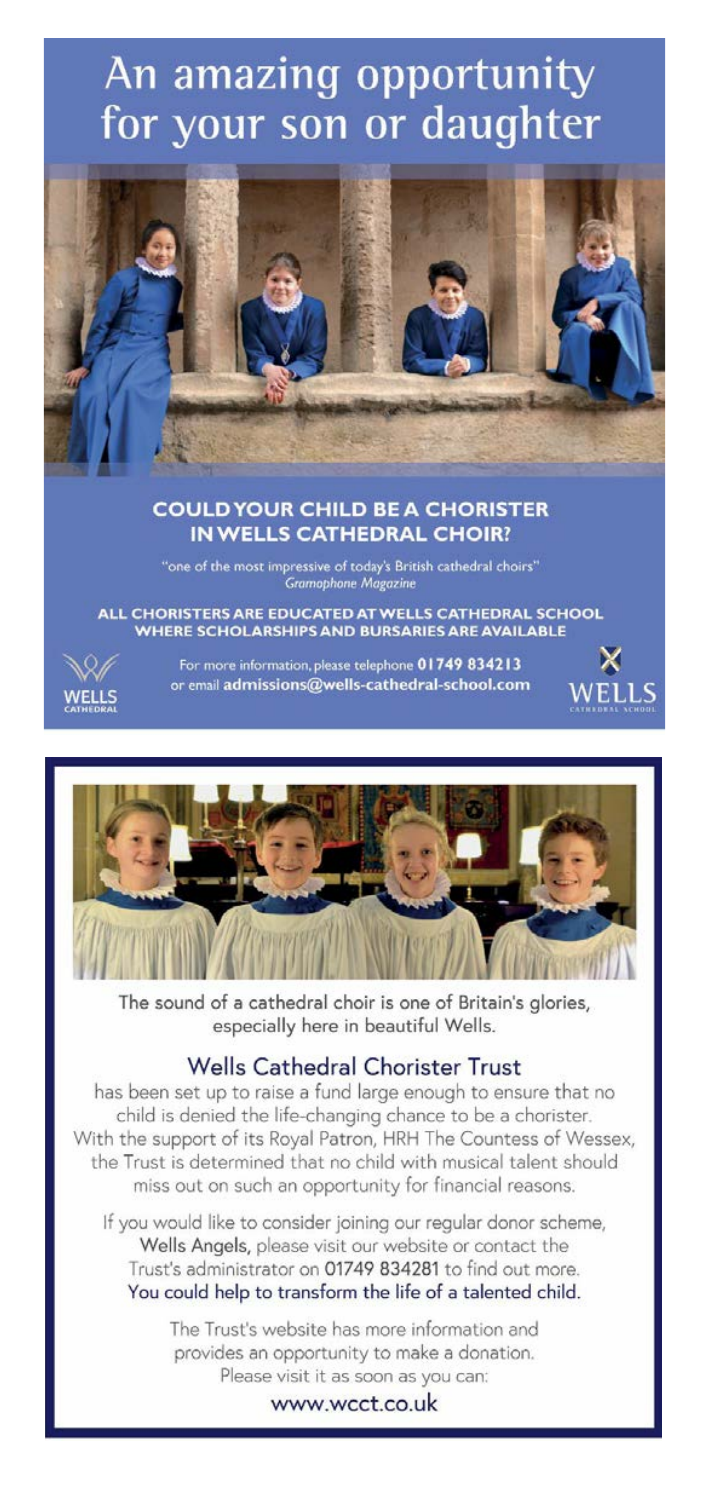## Wells Cathedral Café

## Open daily to 4.00pm



Interval drinks are available where a wine glass symbol is shown.





Where a teacup symbol is shown the café will remain open until 6.30pm for hot and cold drinks, cakes and snacks.

The café will also offer light suppers for the Candlelight Concerts. Please book 24 hours in advance.

## www.wellscathedral.org.uk

## **Islington HOUSE** (next to The Bishop's Palace)

Wells BA5 1US Tel: **01749 673445 VISIT ENGLAND** $\star \star \star \star$ **Graded** 

Bed & Breakfast accommodation & self-catering cottage (sleeps four) Private parking. Just 4 minutes' walk from Wells Cathedral

> e: stay**@**islingtonhouse-wells.co.uk w: islingtonhouse-wells.co.uk

## Wells Cathedral shops and box office

Open 7 days a week for gifts, local arts and crafts chocolates CD's greeting cards and so much more.

Visit our stunning second shop in Wells Market Place for locally-sourced products and gifts. WELLS



Tel: 01749 671663 or 01749 672773 Email: shop@wellscathedral.uk.net



- Accounts & Tax Returns
- Company Accounts
- · Registered Auditors
- Trust Tax Returns
- · Pavroll Services
- VAT Returns

Free initial consultation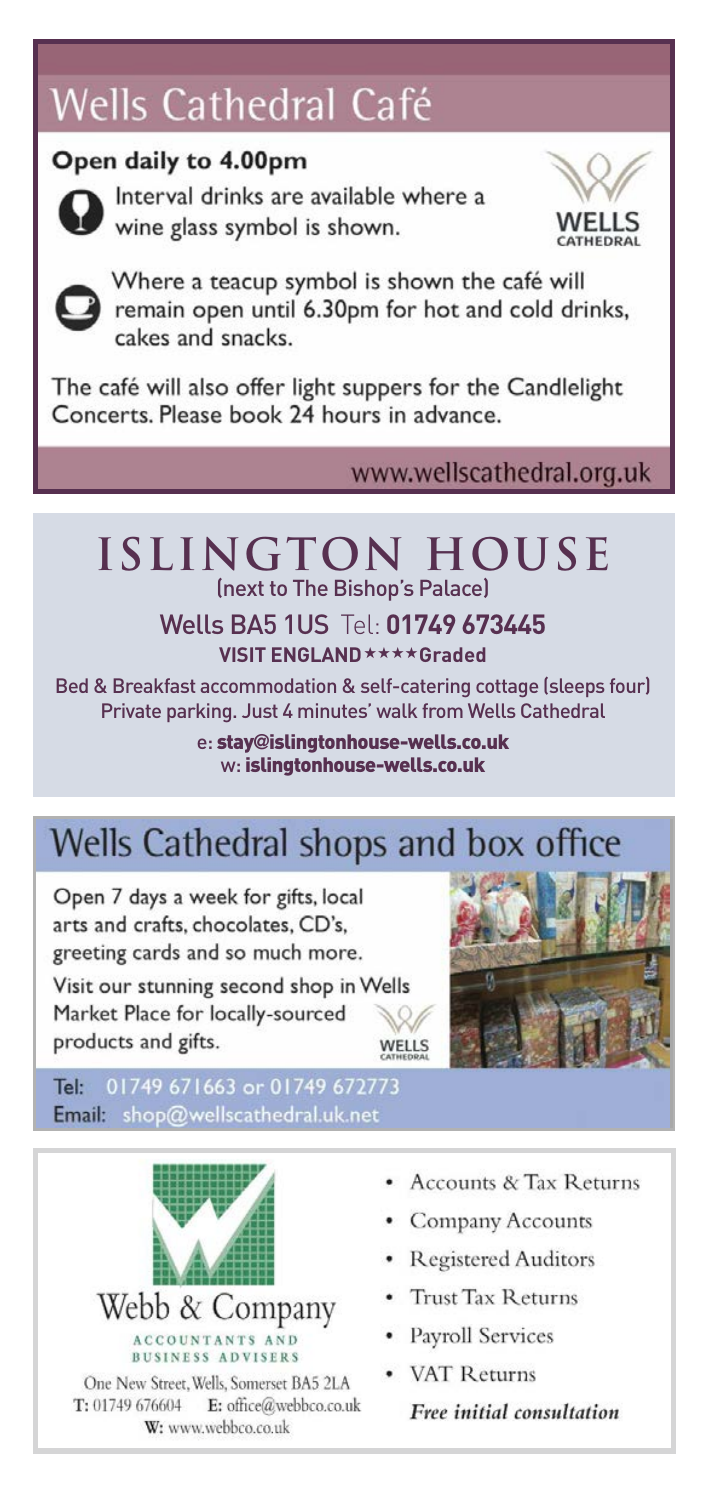

**Book your tickets** http://cedarshall.events box office: 01749 834483 boxoffice@cedarshall.events



- **>** MOT testing
- **>** Servicing to all makes and models
- **>** Engine diagnostics and fault finding with latest electronic diagnostic equipment
- **>** Fully equipped vehicle repair workshop

### Bowley's Garage

**>** Air conditioning servicing and repair

APPROVED CODE **TRADINGSTANDARDS.UK** 

We are situated within easy walking distance of Wells' historic Cathedral and city centre. Focusing on customer satisfaction and traditional business values, we offer a pleasant alternative to travelling to Bristol or Bath to reach manufacturer dealerships.

www.bowleysgarage.co.uk Tel 01749 674554



## Love singing? Aged 5-11? Then we're the choir for you !

We meet on Tuesdays during term-time in the Cathedral's Education Room. Song Squad Minis, for children aged 5 and 6, meets from 4.30–5.00pm, and Song Squad, for children aged 7–11, meets from 5.00–6.00pm. No audition required – just a love of singing to a high standard

**For more information contact Naomi MacLeod-Jones wellssongsquad@gmail.com**





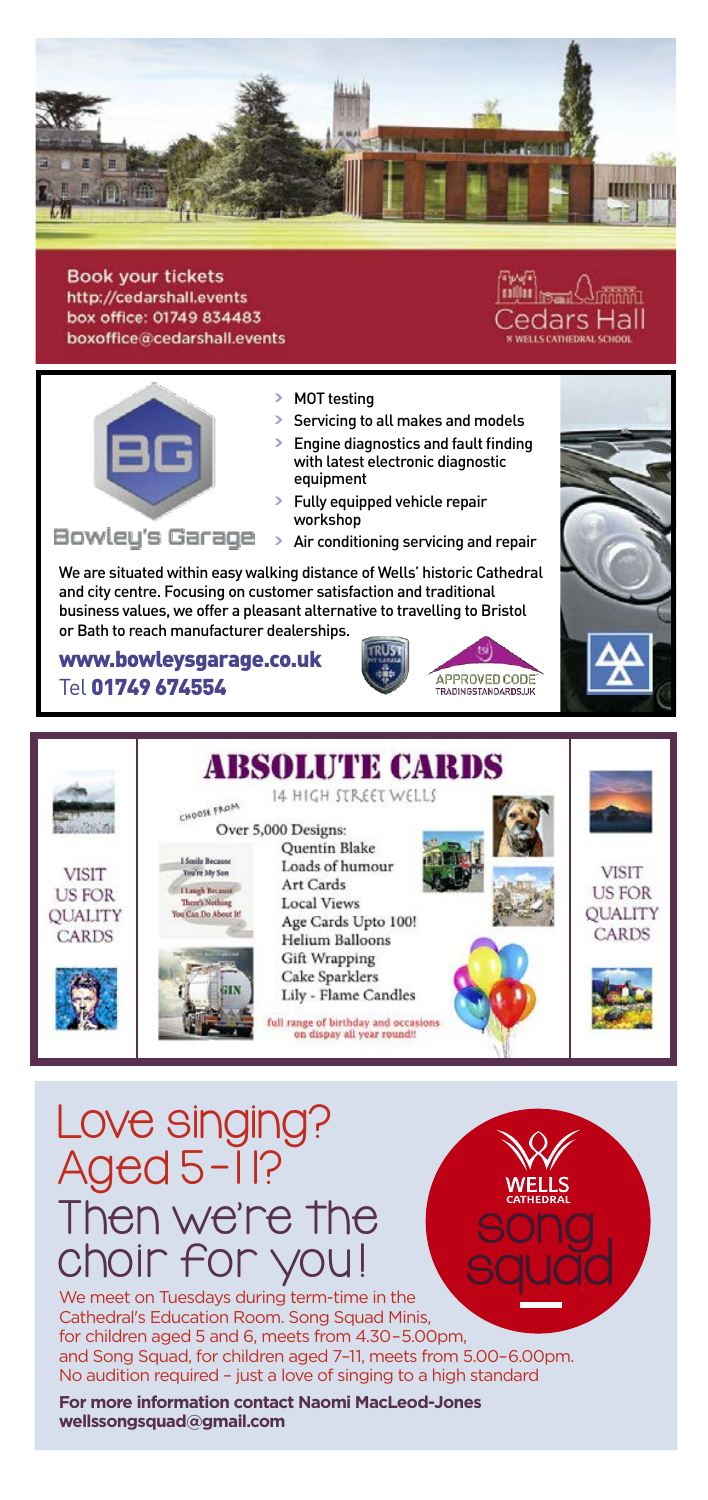## **Wells Heritage Pass**

Explore and enjoy Wells' unique medieval heritage with the Wells Heritage Pass - a collaboration between The Bishop's Palace, Wells Cathedral and Wells & Mendip Museum, providing unlimited access to three of the finest heritage sites in the country for one year.

You will also receive a 10% discount on purchases in the Palace and Cathedral shops.

Flexible pricing options are available and passes can be bought at all three locations taking part in the scheme.

Visit websites for more details.

All funds raised from the Wells Heritage Pass will be invested in the conservation of these significant heritage landmarks.



wellscathedral.org.uk · bishopspalace.org.uk · wellsmuseum.org.uk



**BASIL POWELL SHOES** 1/5 Broad Street, Wells Somerset BA5 2DJ

Telephone **01749 673278** Email **info@powellshoes.co.uk** Web **www.powellshoes.co.uk**



- Located directly opposite Wells Cathedral
- 49 bedrooms, luxurious suite  $& 5$  self-contained apartments
- Events suite accommodating up to 250 guests

Open to residents & non-residents Coffee **●** Afternoon Teas **●** Alfresco Dining **●** Lunches & Dinners

Tel 01749 836300 **www.swanhotelwells.co.uk** SADLER STREET, WELLS, SOMERSET BA5 2RX

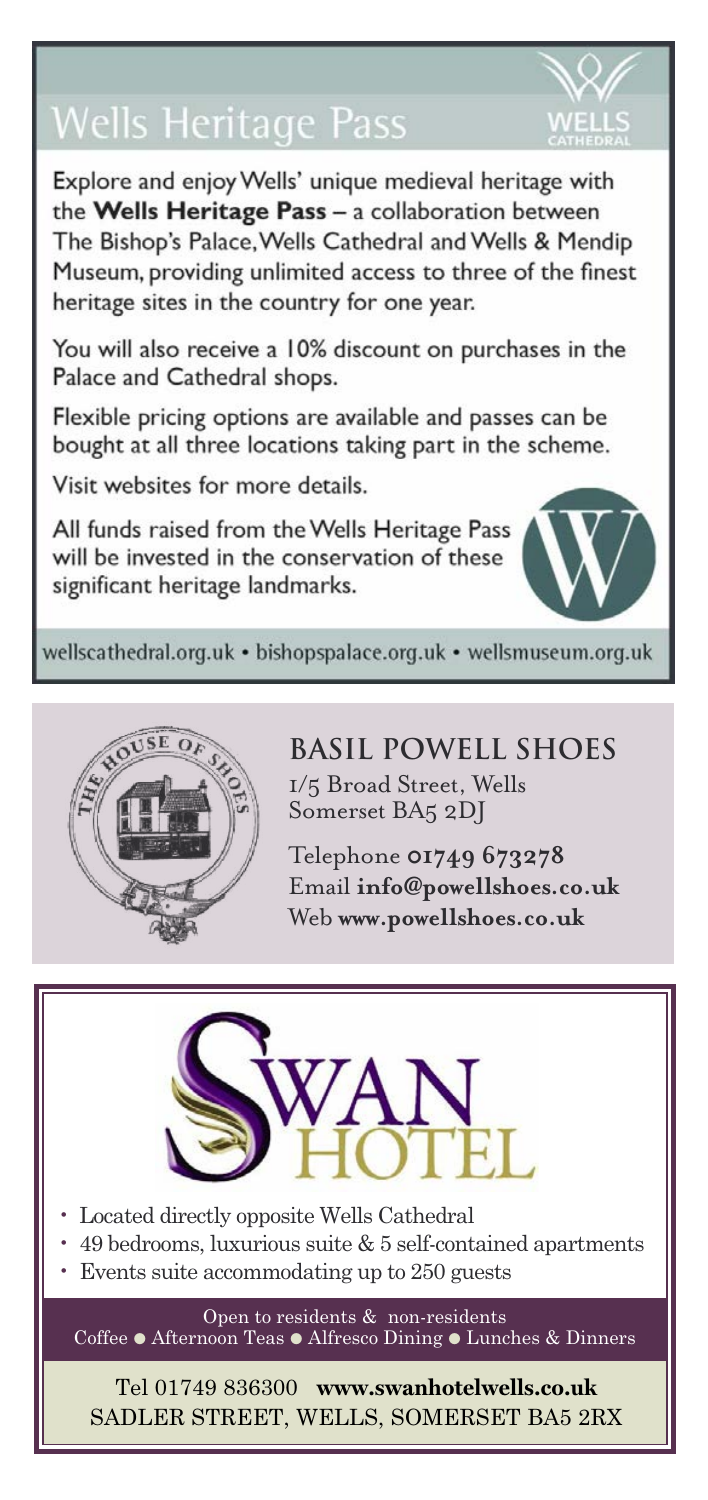

## 01749 672477 www.standrewspress.co.uk



Wells: 01749 674747

www.harris-harris.co.uk

Frome: 01373 463366



Wells Cathedral is a wonderful place to make or listen to music

For over eighty years The Friends of Wells Cathedral have supported the life of the Cathedral, including its music making.

## **By joining the Friends, you could too!**

**Friends Office, West Cloister, Wells BA5 2PA 01749 678830 info@wellsfriends.org wellsfriends.org** 

Registered Charity 208797